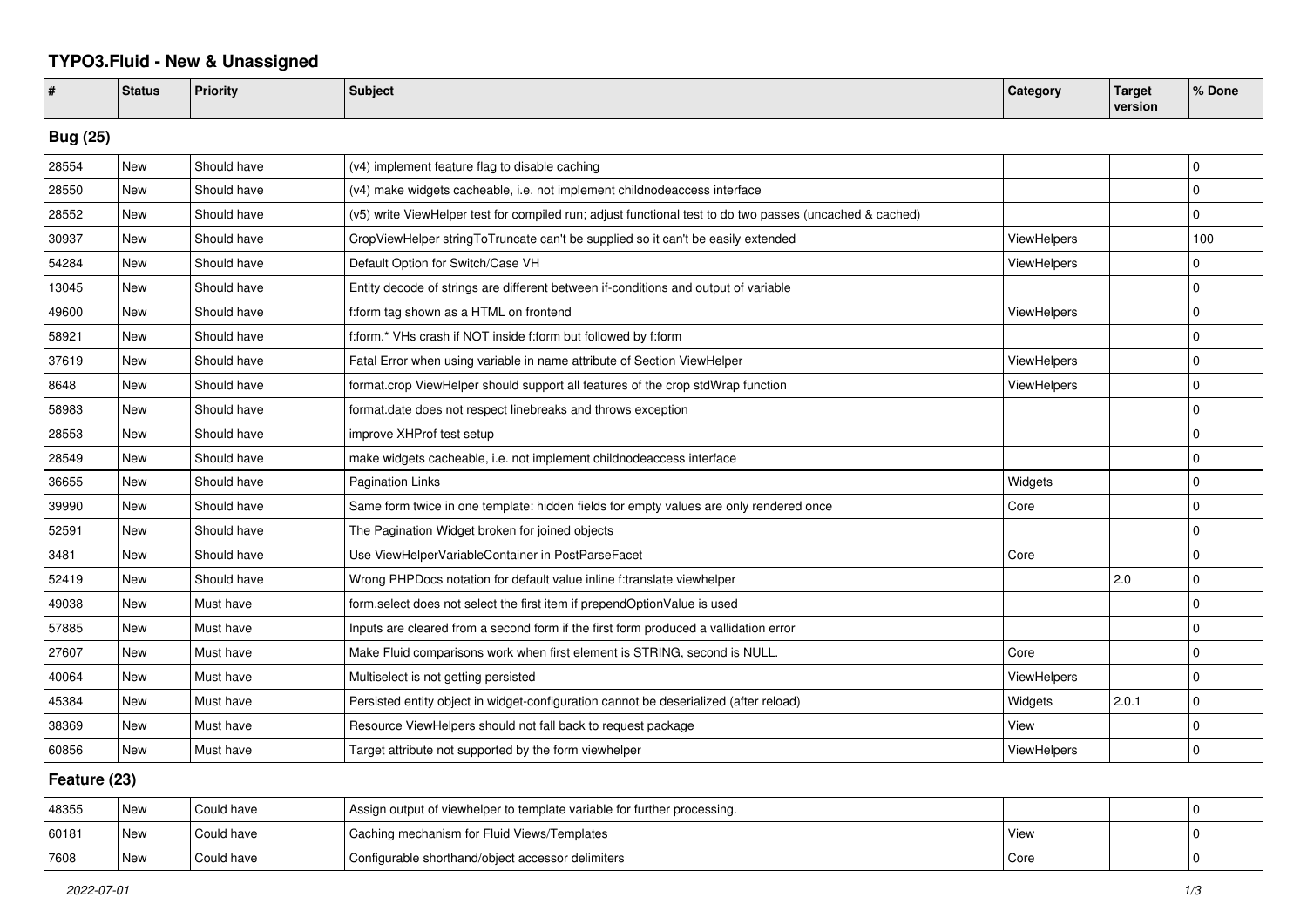| $\vert$ #        | <b>Status</b> | Priority             | Subject                                                                            | Category           | <b>Target</b><br>version | % Done      |  |  |
|------------------|---------------|----------------------|------------------------------------------------------------------------------------|--------------------|--------------------------|-------------|--|--|
| 1907             | New           | Could have           | Default values for view helpers based on context                                   | Core               |                          | 0           |  |  |
| 62346            | New           | Could have           | f:comment should have high precende                                                | Core               | 3.x                      | 0           |  |  |
| 10472            | New           | Could have           | Fluid Standalone distribution                                                      | Core               |                          | $\Omega$    |  |  |
| 30555            | <b>New</b>    | Could have           | Make TagBuilder more extensible                                                    | Core               |                          | $\mathbf 0$ |  |  |
| 36559            | <b>New</b>    | Could have           | New widget progress bar                                                            |                    |                          | 0           |  |  |
| 60003            | New           | Should have          | Add required-Attribute to f:form.password                                          | <b>ViewHelpers</b> |                          | $\mathbf 0$ |  |  |
| 40081            | <b>New</b>    | Should have          | Allow assigned variables as keys in arrays                                         |                    |                          | 0           |  |  |
| 36410            | New           | Should have          | Allow templates to send arguments back to layout                                   | ViewHelpers        |                          | $\mathbf 0$ |  |  |
| 46545            | New           | Should have          | Better support for arrays in options of SelectViewHelper                           |                    |                          | $\mathbf 0$ |  |  |
| 38130            | New           | Should have          | Checkboxes and multiple select fields should have an assignable default value      |                    |                          | 0           |  |  |
| 45153            | New           | Should have          | f:be.menus.actionMenuItem - Detection of the current select option is insufficient |                    |                          | $\mathbf 0$ |  |  |
| 31955            | <b>New</b>    | Should have          | f:uri.widget                                                                       | Widgets            |                          | $\mathbf 0$ |  |  |
| 4704             | New           | Should have          | Improve parsing exception messages                                                 | Core               |                          | $\mathbf 0$ |  |  |
| 42397            | <b>New</b>    | Should have          | Missing viewhelper for general links                                               |                    |                          | $\mathbf 0$ |  |  |
| 60271            | New           | Should have          | Paginate viewhelper, should also support arrays                                    |                    |                          | 0           |  |  |
| 39936            | New           | Should have          | registerTagAttribute should handle default values                                  | ViewHelpers        |                          | $\mathbf 0$ |  |  |
| 33215            | <b>New</b>    | Should have          | RFC: Dynamic values in ObjectAccess paths                                          |                    |                          | $\mathbf 0$ |  |  |
| 9514             | <b>New</b>    | Should have          | Support explicit Array Arguments for ViewHelpers                                   |                    |                          | $\mathbf 0$ |  |  |
| 51277            | New           | Should have          | ViewHelper context should be aware of actual file occurrence                       |                    |                          | $\mathbf 0$ |  |  |
| 51100            | <b>New</b>    | Must have            | Links with absolute URI should have the option of URI Scheme                       | ViewHelpers        |                          | $\mathbf 0$ |  |  |
| <b>Task (12)</b> |               |                      |                                                                                    |                    |                          |             |  |  |
| 26664            | New           | Won't have this time | Clean up Form ViewHelpers                                                          | ViewHelpers        |                          | 75          |  |  |
| 26658            | <b>New</b>    | Won't have this time | Make Form ViewHelpers consistent                                                   | ViewHelpers        |                          | 75          |  |  |
| 34309            | New           | Could have           | Unknown ViewHelpers cause exception - should be handled more graceful              | ViewHelpers        |                          | $\Omega$    |  |  |
| 9950             | <b>New</b>    | Should have          | Binding to nested arrays impossible for form-elements                              | ViewHelpers        |                          | $\mathbf 0$ |  |  |
| 47669            | New           | Should have          | FormViewHelper does not define the default request method                          |                    |                          | 0           |  |  |
| 45394            | New           | Should have          | Forwardport Unit test for standalone view                                          | View               |                          | 0           |  |  |
| 32035            | New           | Should have          | Improve fluid error messages                                                       | Core               |                          | $\mathbf 0$ |  |  |
| 56237            | New           | Should have          | in-line (Condition) View Helpers should not evaluate on parsing                    |                    |                          | $\mathbf 0$ |  |  |
| 42743            | New           | Should have          | Remove inline style for hidden form fields                                         |                    |                          | $\mathbf 0$ |  |  |
| 43071            | New           | Should have          | Remove TOKENS for adding fallback teplates in B                                    |                    |                          | 0           |  |  |
| 43072            | New           | Should have          | Remove TOKENS for adding templates fallback in Backporter                          | View               |                          | $\mathbf 0$ |  |  |